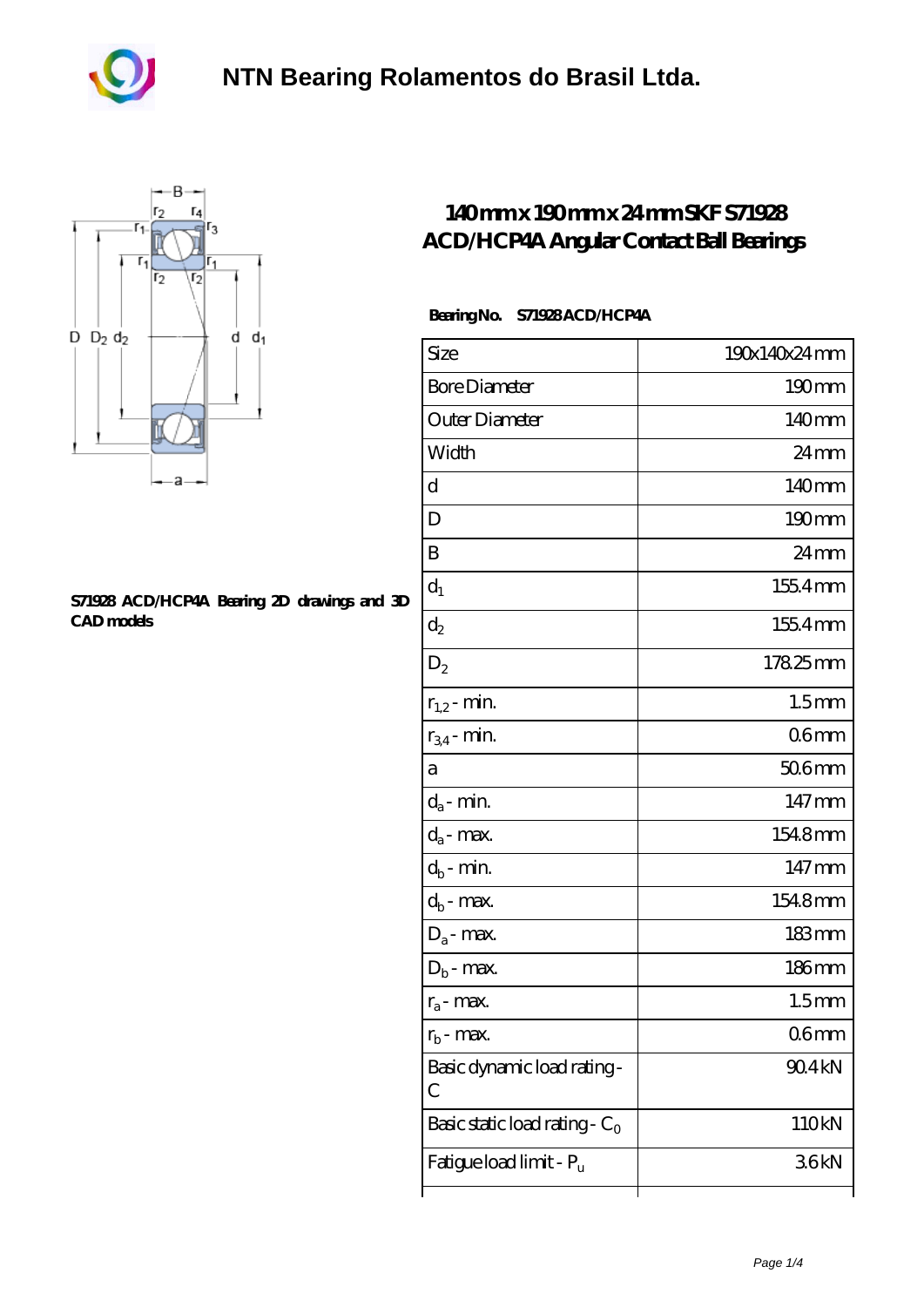

**[NTN Bearing Rolamentos do Brasil Ltda.](https://akfvr.com)**

| Limiting speed for grease<br>lubrication | 7000r/min    |
|------------------------------------------|--------------|
| Ball - $D_w$                             | 15875mm      |
| $Ball - z$                               | 29           |
| Calculation factor - e                   | 068          |
| Calculation factor - $Y_2$               | 0.87         |
| Calculation factor - $Y_0$               | 038          |
| Calculation factor - $X_2$               | 041          |
| Calculation factor - $Y_1$               | 092          |
| Calculation factor - $Y_2$               | 1.41         |
| Calculation factor - $Y_0$               | 076          |
| Calculation factor - $X_2$               | 067          |
| Preload class $A - G_A$                  | 560N         |
| Preload class $B - G_R$                  | 1120N        |
| Preload class C - $G_C$                  | 2240N        |
| Preload class $D - G_D$                  | 4480N        |
| Calculation factor - f                   | 1.29         |
| Calculation factor - $f_1$               | 0.98         |
| Calculation factor - f <sub>2A</sub>     | 1            |
| Calculation factor - $f_{2B}$            | 1.07         |
| Calculation factor - $f_{\chi}$          | 1.12         |
| Calculation factor - $f_{ZD}$            | 1.17         |
| Calculation factor - $f_{HC}$            | 1.04         |
| Preload class A                          | 386N/micron  |
| Preload class B                          | 507N/micron  |
| Preload class C                          | 681 N/micron |
| Preload class D                          | 933N/micron  |
| $d_1$                                    | 1554mm       |
| $d_2$                                    | $1554$ mm    |
| $D_2$                                    | 17825mm      |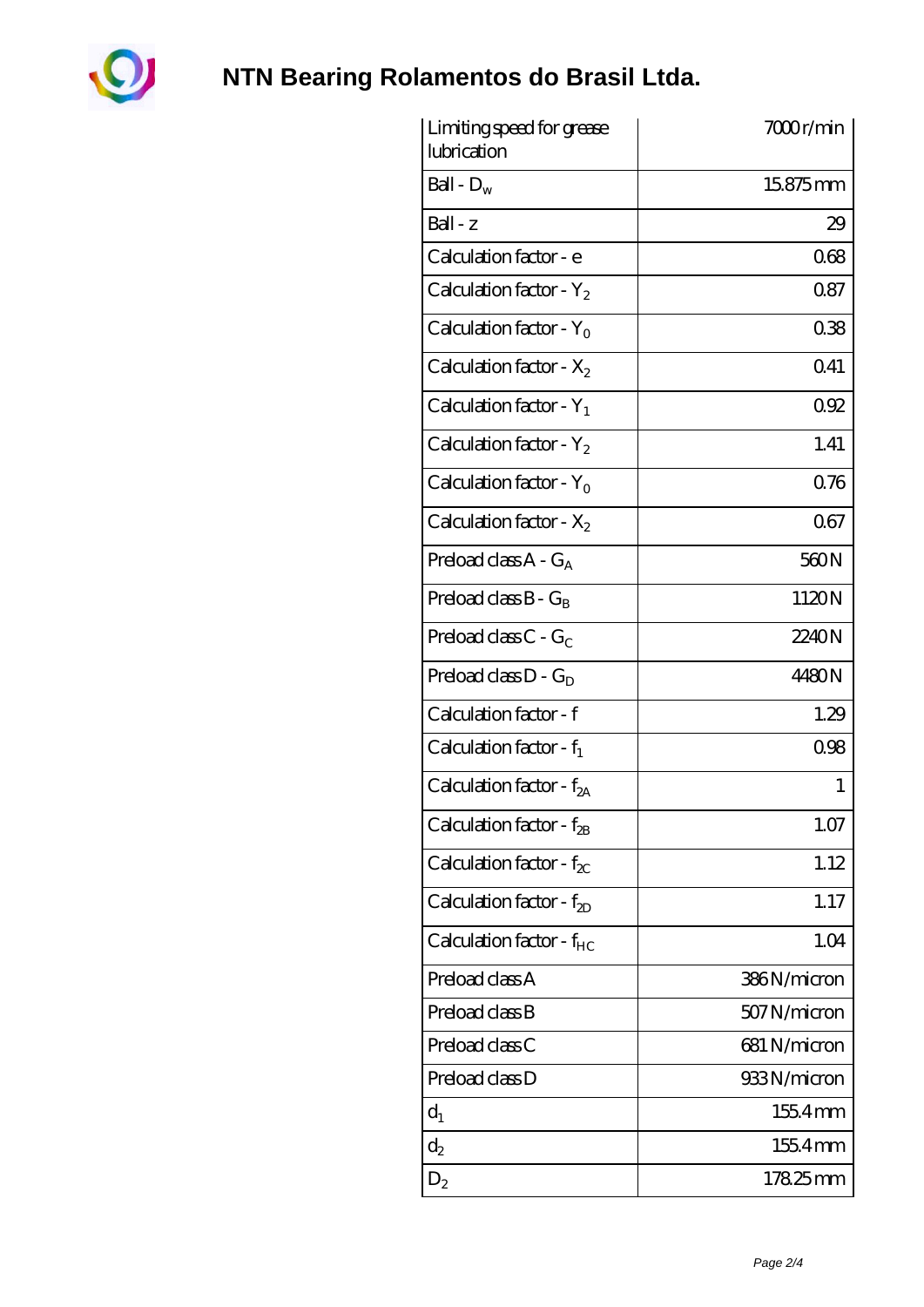

| $r_{1,2}$ min.                             | 1.5 <sub>mm</sub>   |
|--------------------------------------------|---------------------|
| $r_{34}$ min.                              | 06 <sub>mm</sub>    |
| $d_a$ min.                                 | $147 \,\mathrm{mm}$ |
| $d_a$ max.                                 | 1548mm              |
| $d_b$ min.                                 | 147mm               |
| $d_h$ max.                                 | 1548mm              |
| $D_a$ max.                                 | $183 \,\mathrm{mm}$ |
| $D_{b}$ max.                               | $186$ mm            |
| $r_a$ max.                                 | 1.5 <sub>mm</sub>   |
| $rb$ max.                                  | 06 <sub>mm</sub>    |
| Basic dynamic load rating C                | 90.4kN              |
| Basic static load rating $C_0$             | 110kN               |
| Fatigue load limit P <sub>u</sub>          | 365kN               |
| Attainable speed for grease<br>lubrication | 7000r/min           |
| Ball diameter $D_w$                        | 15875mm             |
| Number of balls z                          | 29                  |
| Preload class $A G_A$                      | 560N                |
| Static axial stiffness, preload<br>classA  | 386N/μ m            |
| Preload class $BG_B$                       | 1120N               |
| Static axial stiffness, preload<br>classB  | 507N/μ m            |
| Preload class C $G_C$                      | 2240N               |
| Static axial stiffness, preload<br>classC  | 681 N/μ m           |
| Preload class $D G_D$                      | 4480N               |
| Static axial stiffness, preload<br>classD  | 933N/µ m            |
| Calculation factor f                       | 1.29                |
| Calculation factor $f_1$                   | 0.98                |
| C alculation factor $f_{2A}$               | 1                   |
| Calculation factor $f_{\rm 2B}$            | 1.07                |
| Calculation factor $f_{\chi}$              | 1.12                |